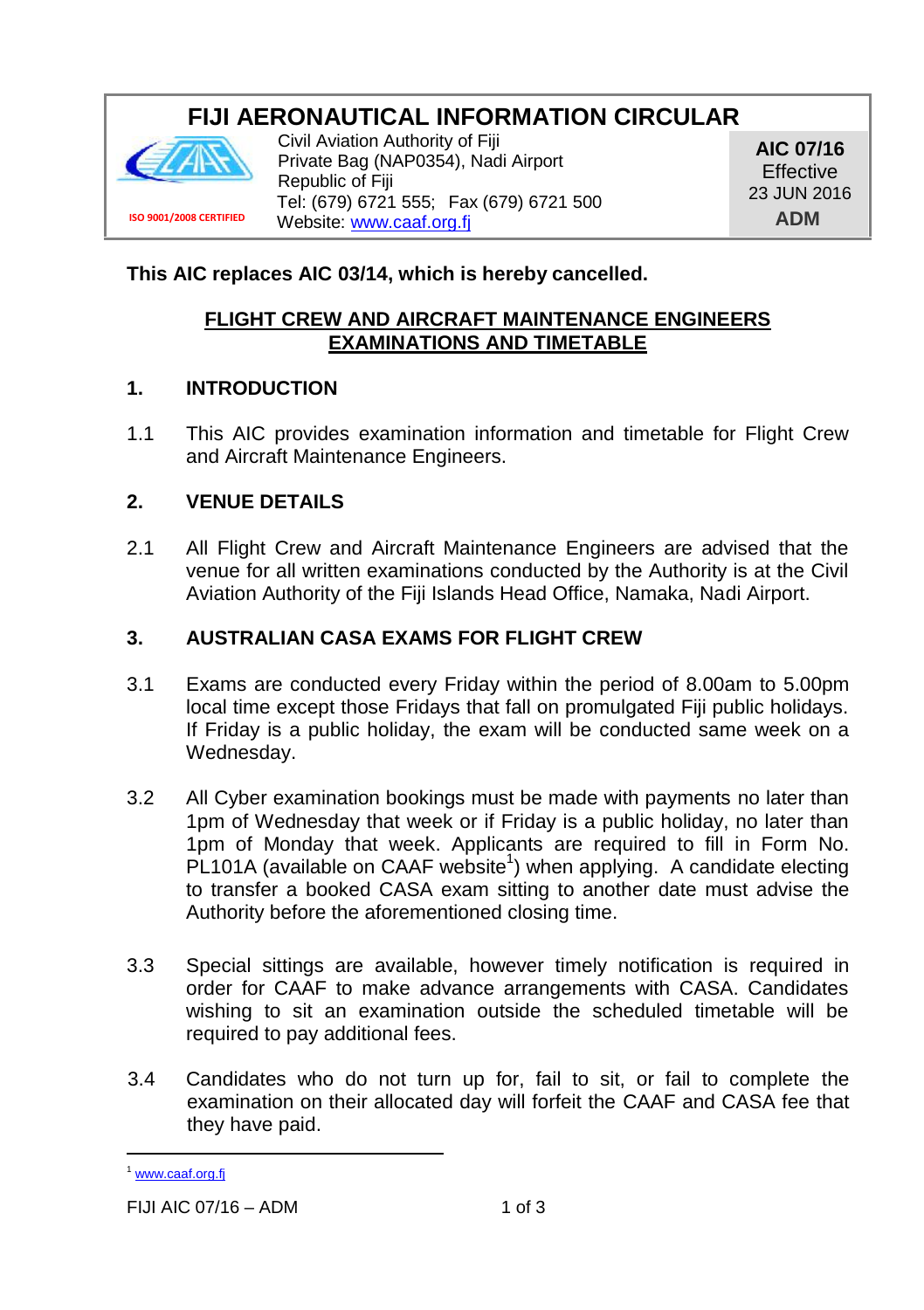## 3.5 **Fees relating to sitting CASA Exams** <sup>2</sup> <sup>3</sup>

Candidates are required to pay the following fees in a) and b):

a) CASA fees for the Cyber Exams are as follows:

IREX - A\$65.00 (non-refundable) per exam sitt**i**ng ATPL - A\$65.00 (non-refundable) per exam sitting CPL - A\$65.00 (non-refundable) per exam sitting

### b) The CAAF Fees for the Cyber Exams are as follows:

|                                                                           | <b>Scheduled Sitting</b> | <b>Special Sitting</b> |
|---------------------------------------------------------------------------|--------------------------|------------------------|
| Exams lasting up to one hour or part<br>thereof -                         | F\$54.50 (VIP)           | F\$109.00 (VIP)        |
| Exams exceeding one hour and F\$109.00 (VIP)<br>lasting up to two hours - |                          | F\$218.00 (VIP)        |
| Exams exceeding two hours and up<br>to three hours -                      | F\$163.50(VIP)           | F\$327.00 (VIP)        |
| Exams exceeding three hours -                                             | F\$218.00 (VIP)          | F\$436.00 (VIP)        |

### 3.6 **Re-sitting CASA Cyber Exams**

For unsuccessful exam attempts, the re-training periods before re-sitting for **all pilot theory** exams are as follows:

|                           | 1st fail of a<br>specific subject same subject<br>examination | 2nd fail of that<br>examination | 3rd fail of that<br>same subject<br>examination                            | 4th and subsequent<br>fails of that subject<br>examination                                 |
|---------------------------|---------------------------------------------------------------|---------------------------------|----------------------------------------------------------------------------|--------------------------------------------------------------------------------------------|
| Re-<br>training<br>period | 7 Davs                                                        | 7 Days                          | A MINIMUM re-<br>training period of 3<br>months applies. No<br>exceptions. | Applicant must satisfy<br>CASA that they have<br>completed appropriate<br>training. (Note) |

**Note:** In order to satisfy CASA that a candidate has completed appropriate training, the candidate will need to send CASA proof of completing training from:

- 1. A theory provider; or
- 2. the CFI of the flying school at which they completed the remedial training for a theory exam

Candidates should realise that a failure in a subject is still counted as a failure, regardless of how long ago it occurred, and will be used for the determination of re-training periods.

 $2$  Candidates are to pay CyberExam fees to CAAF in Fijian dollars.<br> $3$  Fees are subject to change without notice.